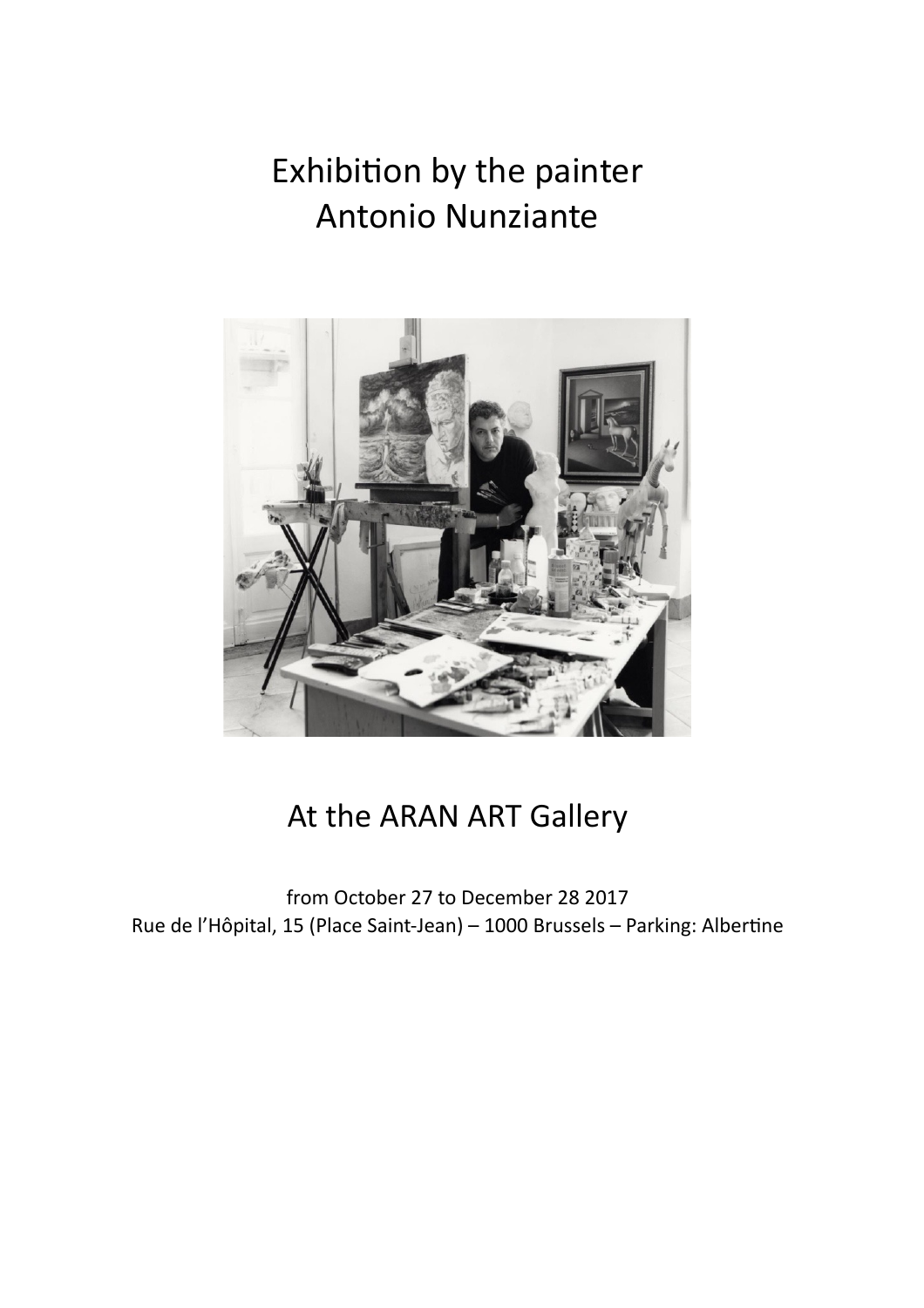### AN EXCEPTIONAL TRAVELLING EXHIBITION

Several museums and cultural centres throughout Belgium will honour the outstanding talent of the surrealistic Italian painter, Antonio Nunziante in 2017. Bruges (Oud Sint-Jan) was the first stage of a travelling exhibition of his work. The next venues were the castle of Waroux (Liège) in August, the Palace of Arlon in September and October. It is now Brussels' turn (Sablon area) to host this travelling exhibition of Antonio Nunziante's work, entitled "Antonio NUNZIANTE: the though behind painting and the painting behind thought"

The exhibition will explore the work of this leading artist in metaphysical painting. Similarly to his famous contemporaries, Antonio Nunziante has followed the teachings of the masters to surpass them. The painter's references can be perfectly recognised, as he regularly evokes his admiration for old or modern masters such as Giorgio Di Chirico or René Magritte...



#### ANTONIO NUNZIANTE FINDS PERFECTION IN THINGS WHICH SIMPLY REPRESENT BEAUTY...

In this exhibition, the paintings chosen illustrate the various aspects of Antonio Nunziante's work. The painter's works will be displayed alongside the works of René Magritte, Paul Delvaux or Salvador Dalí. As part of the exhibition layout, the visitors will discover that Antonio Nunziante finds perfection in that which is of purest beauty and in balance. The artist favours experience, memories, hope, emotion as well as elementary, universal and timeless forms. His extreme sophistication alludes to other cultures. From this alchemy of shapes, a renaissance seems to arise, more spiritual in nature, exuding an impression of stability. The spirit contained in his compositions seems to open out to the conscience of the world. Antonio Nunziante's major quality is, thanks to outstanding technical skill, to be able to intensify the artistic approaches of the grand masters who inspire him and push back the boundaries of their different realms. His work corresponds to what could be called highlighting the subconscious. His approach to painting is the fruit of intense thinking. Blending his paintings images and thoughts, he expresses both the visible and the invisible and emphasises the poetic power of language and images. Antonio Nunziante, with disconcerting and cruel subtlety, uses his painter's freedom to let the "non-relation" between the visible and the legible, between seeing and reading reign supreme.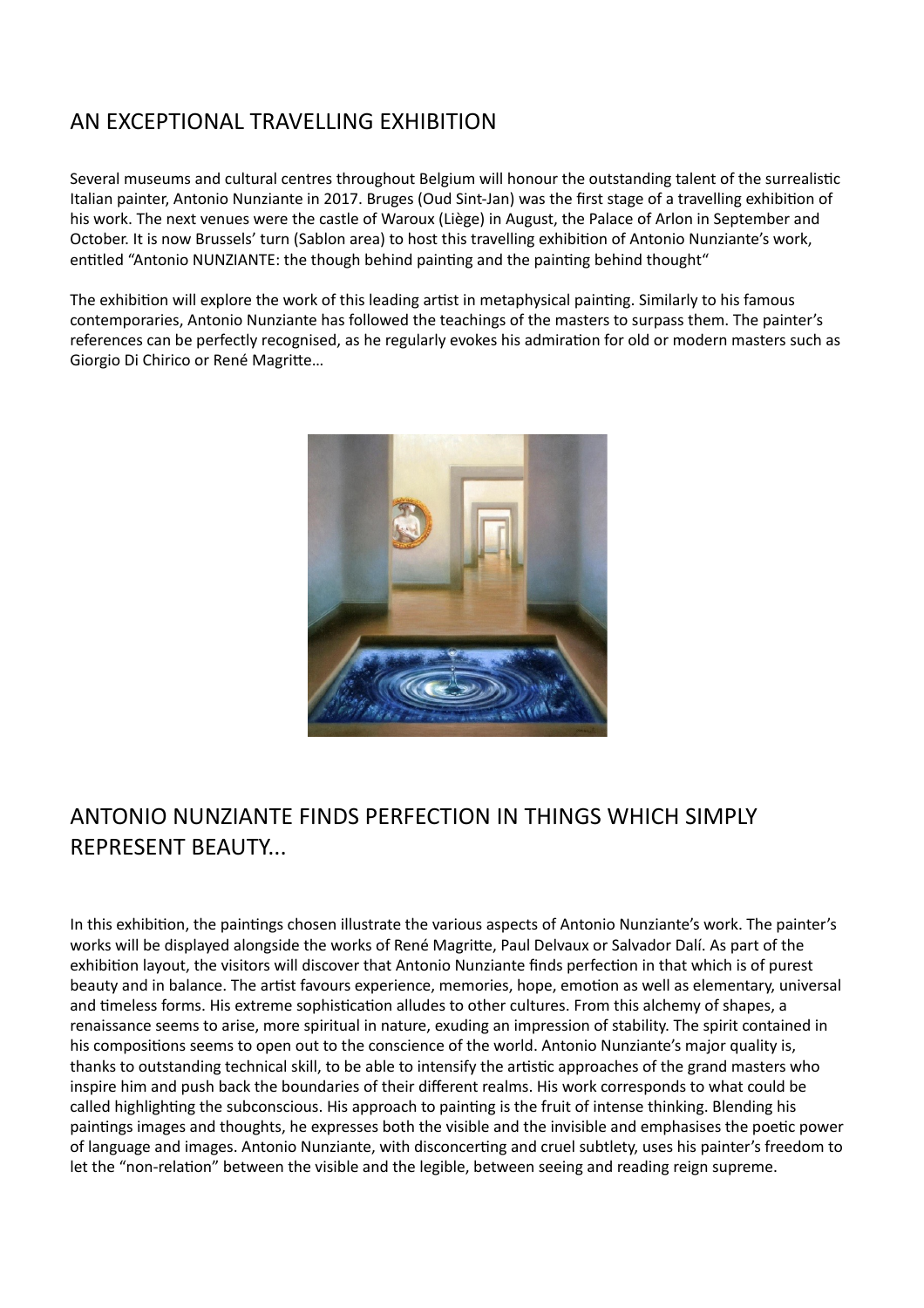

#### ANTONIO NUNZIANTE, THE PAINTER WHO MAKES MYSTERY VISIBLE…

It is impossible not to recognise the extraordinary force of Antonio Nunziante's works. Beyond a new conception of painting, his is a new and remarkably modern conception of the artwork as a whole. He shatters the old orders of depiction. Antonio Nunziante also regularly uses silence, which reigns supreme throughout his works, to express mystery in a poetic manner. His paintings attempt to make the invisible visible. Antonio Nunziante is convinced that the only means to do so, to understand it, lies in poetry. It alone "holds the power to surprise and especially to enchant us". In the works of Antonio Nunziante, poetry makes mystery visible and provides a new vision of the world in which the spectator perceives his or her isolation and "hears the silence of the world"…